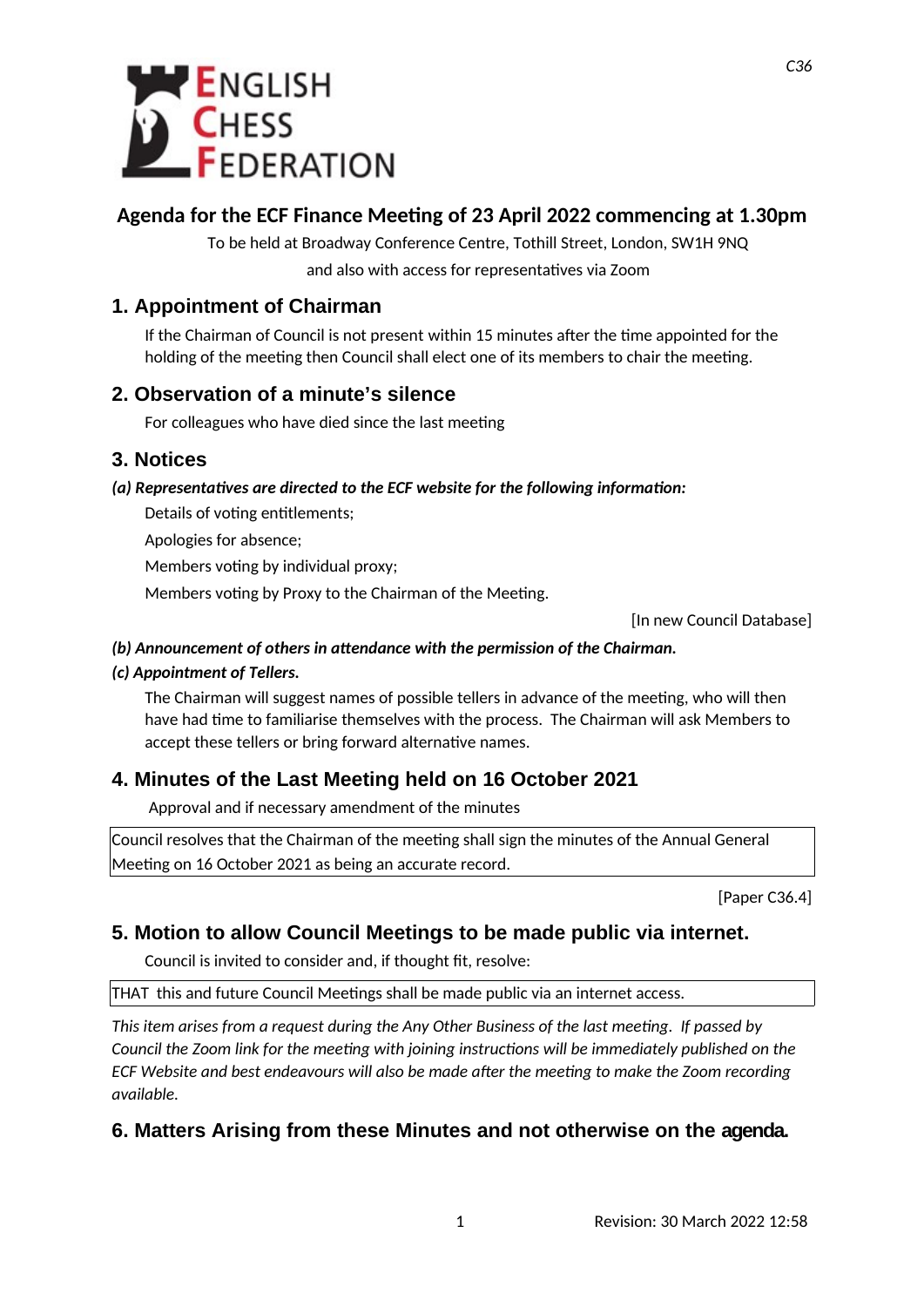### **7. Finance Director's Report and Draft Annual Accounts**

To receive the Finance Director's Report and the Draft Accounts for the ECF year ended 31 August 2021. Council is invited to consider and, if thought fit resolve:

THAT Council receives and accepts the draft financial accounts for the year ended 31 August 2021.

[Papers C36.7(1) and C36.7(2)]

#### **8. Fees**

Council is invited to consider and, if thought fit, resolve:

THAT ECF membership fees for direct members and member organisations and that game fees are changed from 2021-22 as follows:

| Fee                           | 2021-22 | 2022-23 |
|-------------------------------|---------|---------|
| Platinum                      | 75.00   | 75.00   |
| Junior Platinum               | 75.00   | 75.00   |
| Gold                          | 39.00   | 39.00   |
| Junior Gold                   | 19.50   | 19.50   |
| Silver                        | 27.00   | 27.00   |
| Silver Junior                 | 6.00    | 6.00    |
| Bronze                        | 18.00   | 18.00   |
| Bronze Junior 6.00            | 6.00    |         |
| <b>FIDE Rated Pay to Play</b> | 11.00   | 12.00   |
| Congress Pay to Play          | 9.00    | 9.00    |
| Congress Pay to Play Junior   | 2.50    | 2.50    |
| Non-Members Game Fee          | 18.00   | 18.00   |
| Non-Members Game Fee Junior   | 6.00    | 6.00    |
| <b>Member Organisations</b>   | 64.00   | 64.00   |

*Note: In fact only the FIDE Rated Pay to Play figure has changed.*

#### **9. Budget**

Council is invited to consider and, if thought fit, resolve:

THAT Council accepts the budget proposals for 2022-23 as set out in the Finance Director's documents [C34.9(1) and C34.9(2)]

[Papers C36.9(1) and C36.9(2)]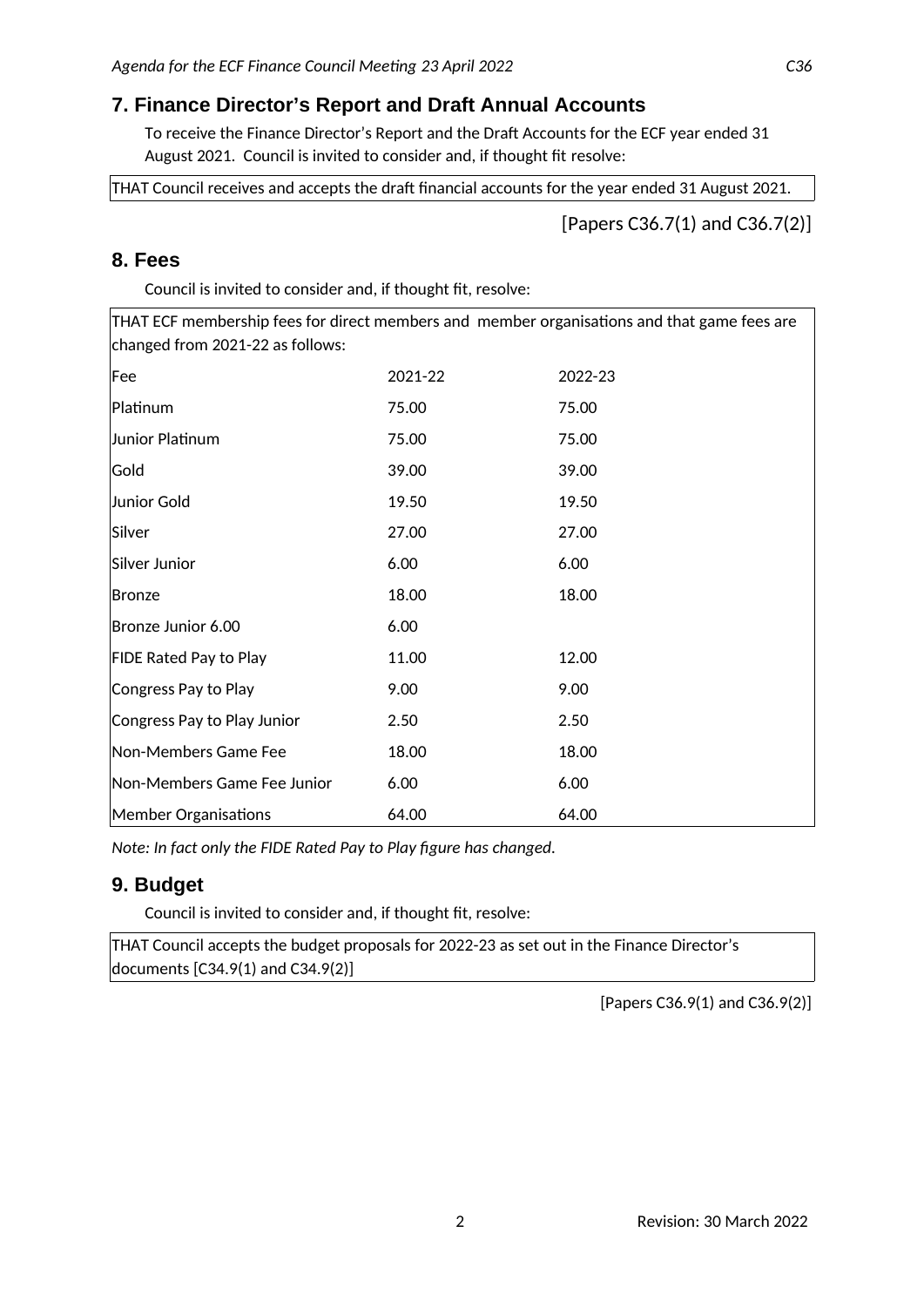### **10. Permanent Investment Fund**

Council is invited to consider and, if thought fit, approve the Special Resolution:

THAT, conditional on the BCF resolving to donate to the Chess Trust the assets of the Permanent Investment Fund No. 1 and of the Permanent Investment Fund No. 2, article 1.1 of the articles of association of the Company be amended by removing references to "Trustees" from the Articles, specifically:

(a) deleting the defined term "the Trustees" in Article 1.1

(b) deleting the words "the Trustees;" in the definition of "Full Members".

(c) deleting in the definition of Requisitionists subparagraph (e) and in subparagraph (i) the words "any two of a Trustee," and relettering the sub paragraphs appropriately;

(d) In Article 4(2) deleting the words "or one of the Trustees" and "or Trustee";

(e) In Article 5 deleting sub paragraph 5(10), renumbering appropriately;

(f) In Article 7 deleting the phrase "the Trustees;";

(g) In Article 9 deleting the phrase "the Trustees,";

#### **11. Blitz Games**

Council is invited to consider and, if thought fit, approve the ordinary resolution:

THAT the game fee for ECF rated over the board blitz events be set as below, with enabling amendments to the Game Fee Bye Laws as detailed in the Game Fee Bye Law changes paper.

(A) ECF rated blitz events (leagues and internal club competitions) – There will be no charge for rating blitz games played by bronze members or above. Players not meeting the bronze member requirement will be exempt from game fee for their first 18 games in that league/event (ie 3 times the number of games allowed for rapid events) – but once they play an additional game they become liable for a Game Fee equal to the current bronze or junior bronze membership cost (ie £18.00 if an adult,  $£6.00$  if a junior)

(B) ECF rated Open Blitz Congresses - There will be no charge for rating blitz games played by silver members or above. Players not meeting the silver member requirement will be liable for a charge of the difference between bronze and silver membership (currently  $\epsilon$ 9) per event, whether the player is adult or junior, except for junior only events where the charge is £2.50. In those cases where a charge of  $E$ 9 applies and the player is already a (Junior) Bronze member, their membership will be upgraded to (Junior) Silver.

AND THAT

Any charges for blitz game fees are deferred until a date to be determined by the board after the first Over the Board blitz rating lists are published with no retrospective charges for games played before the first list is published.

> [Papers C36.11(1) Blitz Games Fee Background and C36.11(2) Game Fee Bye Law Changes]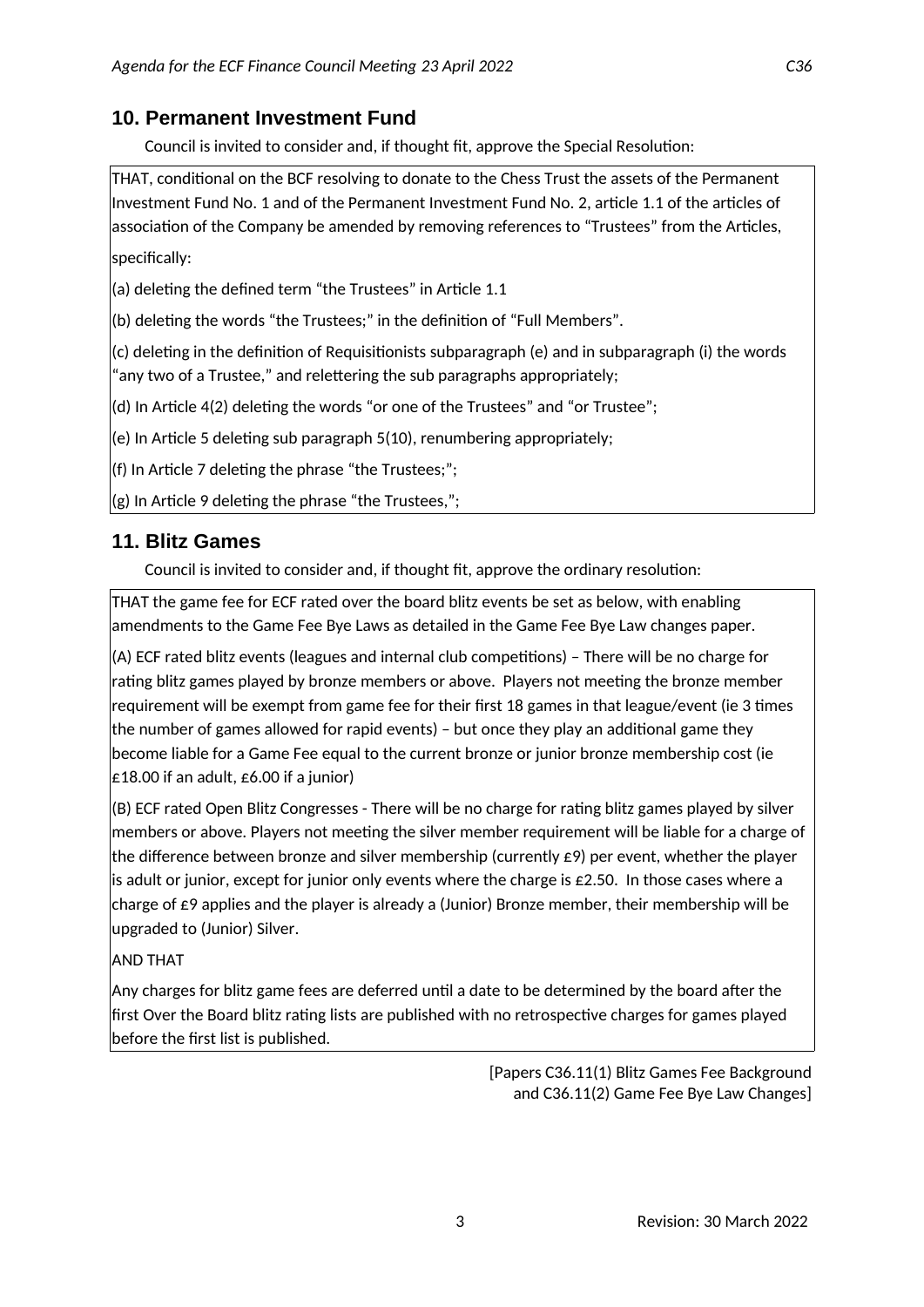## **12. Modification of the Voting Register during the Year**

Council is invited to consider and, if thought fit, approve the Special Resolution:

THAT the articles of association of the Company be amended by:

(a) deleting the current wording of article 22 and replacing it with: "The chairman of Council shall by no later than 10<sup>th</sup> September in each year, or such other date as Council may determine by ordinary resolution, publish a base register of voting entitlement for the 12 month period commencing on the next succeeding  $1<sup>st</sup>$  October. Such register shall form the basis of a specific register to be prepared in respect of each general meeting to be held in the period. Each specific register shall initially be published no later than the date on which formal notice is given of the relevant general meeting and may be amended prior to the meeting. A specific register shall reflect (i) all changes in membership that occur 72 hours or more before the specified start time of the relevant meeting and (ii) all assignments, rescissions of assignment and replacements of assignment that have taken effect under article 32 by such specified start time".

(b) deleting in article 32 the words "on publication of the next voting register" and replacing them with "72 hours after receipt".

Paper C36.12-17 Proposed Constitutional Amendments

### **13. Change to Deadline for Proxy Notification**

Council is invited to consider and, if thought fit, approve the Special Resolution:

THAT the articles of association of the Company be amended by inserting in article 37(3) after the words "not less than 48 hours" the words "(or such shorter period specified in the notice of meeting)".

Paper C36.12-17 Proposed Constitutional Amendments

## **14. Casual Vacancies for Direct Member Representatives**

Council is invited to consider and, if thought fit, approve the special resolution:

THAT the Articles of Association of the Company be amended by deleting article 14 and replacing it with the following: "Where an elected Direct Members' Representative vacates office during a term of office and such vacancy arises on or before 31<sup>st</sup> January in the relevant term, a bye-election in respect of the remainder of such term shall be held as soon as reasonably practicable in accordance, mutatis mutandis, with the provisions for elections set out in the Direct Members Bye Laws".

Paper C36.12-17 Proposed Constitutional Amendments

## **15. Duties of Direct Members' Representatives**

Council is invited to consider and, if thought fit, approve the ordinary resolution:

THAT the Direct Members Bye Laws be amended by inserting as paragraph 5.3 (and re-numbering the existing paragraph 5.3 as paragraph 5.4) the following: "Direct Members' Representatives shall represent the interests of the Direct Members of the relevant category, consult with them in relation to material agenda items at general meetings of the Company and any other relevant matters of substance and shall, when exercising their speaking, voting and other rights at such general meetings, bear in mind the views expressed by those consulted".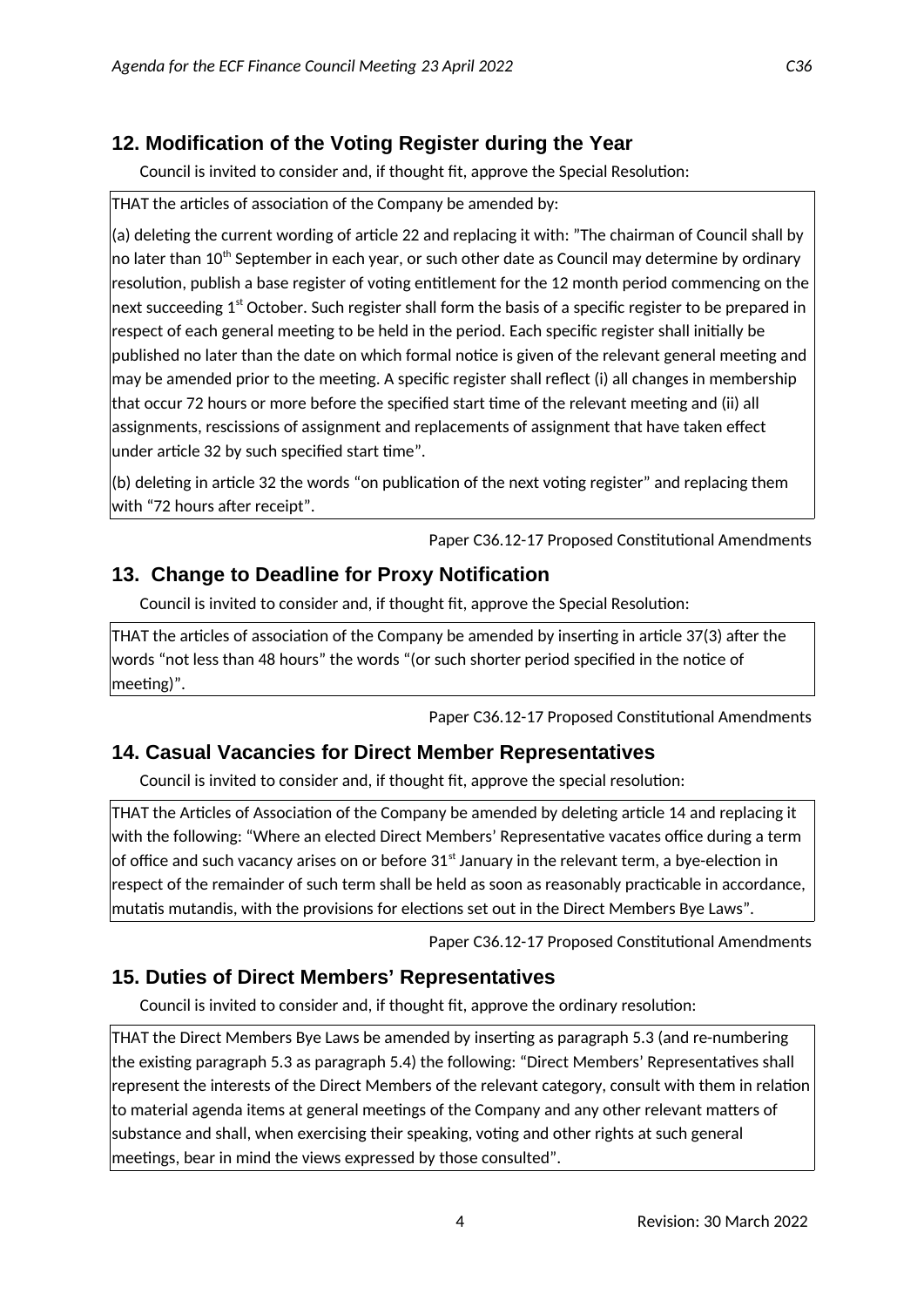### **16. Direct Member Representatives to be in the Class they represent**

Council is invited to consider and, if thought fit, approve the ordinary resolution:

THAT the Direct Members' Bye Laws be amended by inserting as a fourth sentence in paragraph 5.2: "A person is only eligible for election or re-election if at the time of election or, as the case may be, re-election they are a Direct Member of the relevant category of membership".

Paper C36.12-17 Proposed Constitutional Amendments

## **17. Board Members not to be Direct Member Representatives**

Council is invited to consider and, if thought fit, approve the ordinary resolution:

THAT the Direct Members Bye Laws be amended by adding as a final sentence in paragraph 5.2: "A person is ineligible for election or re-election if at the time of the relevant election or, as the case may be, re-election they are a Director. With effect from  $1<sup>st</sup>$  August, 2022, if a Direct Members' Representative becomes a Director then their office as a Direct Members' Representative shall be automatically vacated with effect from midnight of the date of their becoming a Director".

[Paper C36.12-17 Proposed Constitutional Amendments]

## **18. Rolling Membership**

Council is invited to consider and approve the Board's plan

that the ECF moves from fixed membership years (1 September – 31 August) to rolling membership years (new/rejoining members receive a full year's membership regardless of (re)joining date).

> [Papers C36.18(1) Move to a Rolling Membership and C36.18(2) Notes on Rolling membership (from Dave Thomas)]

# **19. Revision of Regulations**

Council is asked to note revised versions of:

| (a) Regulation 2: The Directors and Officers Responsibilities |                   |
|---------------------------------------------------------------|-------------------|
|                                                               | [Paper C36.19(2)] |
| (b) Regulation 4: Standards of Conduct for ECF Officials      |                   |
|                                                               | [Paper C36.19(4)] |
| (c) Regulation 5: ECF Complaints Procedure                    |                   |
|                                                               | [Paper C36.19(5)] |